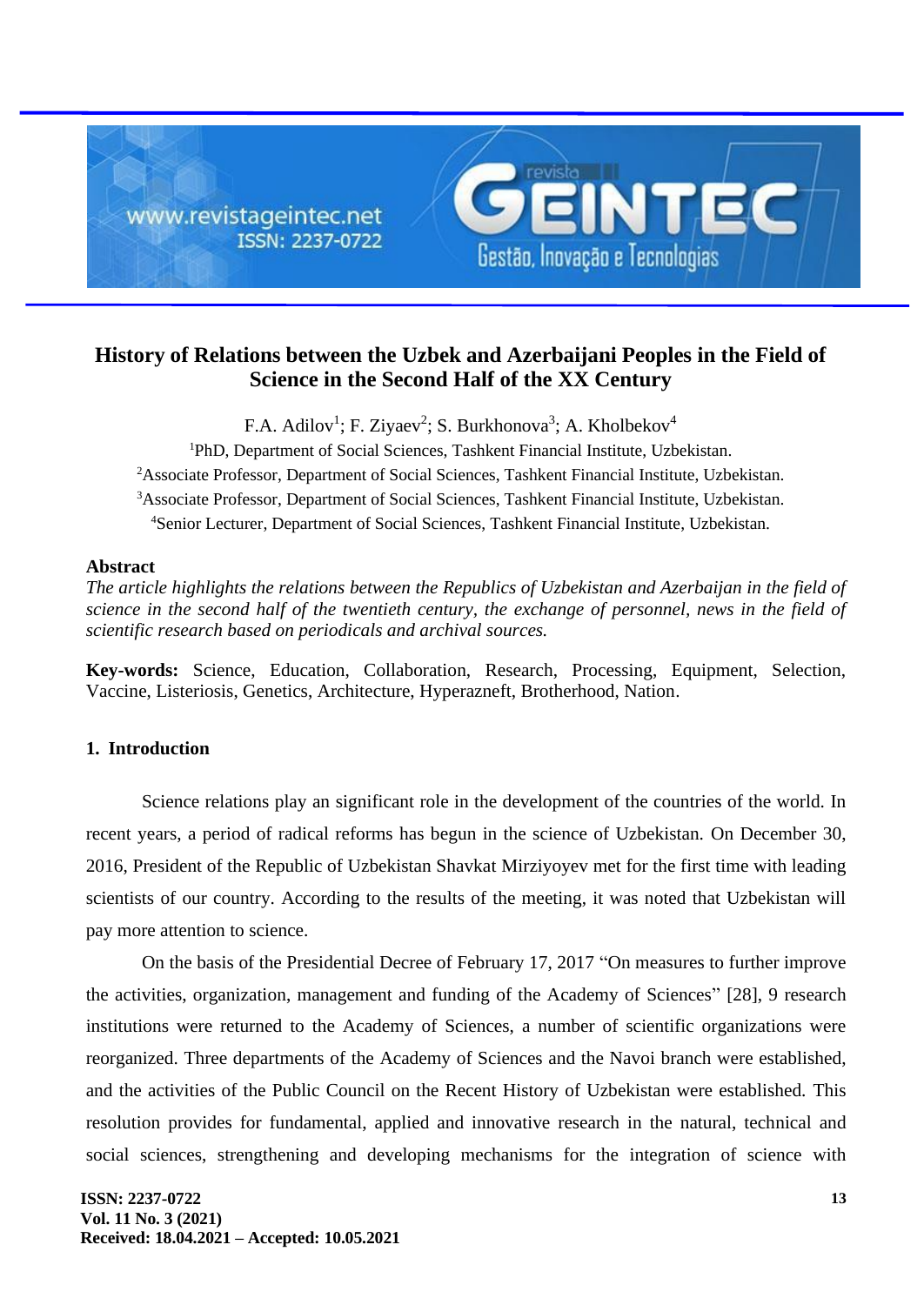education and production, study and analysis of world and national scientific achievements, including the Republic of Uzbekistan. Development of recommendations for the use of science, scientific potential, scientific and technical achievements of our country, international cooperation with foreign academies of sciences, research organizations and foundations, organization of international scientific forums and conferences [28 ] and demonstrated its practical results in a short period of time.

It is known that the last elections to full members of the Academy of Sciences of Uzbekistan were held in 1995. The number of academics has more than halved over the years, and by 2017 there were only 63 full members left at the academy. The historical decree of the President of the Republic of Uzbekistan dated December 29, 2017 "On approval of full members of the Academy of Sciences of the Republic of Uzbekistan" [23] approved 32 new full members of the Academy of Sciences after a long break of 22 years. As a result, 400 research institutions have been registered, employing 36,000 specialists in the field of science, including more than 2,000 doctors of sciences and more than 9,000 candidates of sciences. At a meeting with rectors of higher education institutions and representatives of science, the President of the Republic of Uzbekistan said: "It is necessary to strengthen the work on finding talented young people and their targeted education. If we make science and education right, all areas will be developed by qualified specialists themselves,"he said. [18] Recognizing the above points, the relations in the field of science between the fraternal peoples are of great importance.

#### **2. The Main Findings and Results**

It occupies an important place in the history of relations between Uzbekistan and Azerbaijan in the field of science and education in the middle of the XX century. However, in the late nineteenth and early twentieth centuries, relations between the two peoples in all spheres of economic life, science, education and culture had somewhat weakened. This is due to the colonial policy of Tsarist Russia, its bans, and the repressive policies of the national intelligentsia during the Soviet era. Such problems were recognized by the local Jadids and they worked together to overcome the problems and shortcomings in the field of science. The reason for the closeness of the fraternal peoples, whose language, religion and way of life are similar, served to further revive the ties, as the historical roots of the relations between the two peoples go back to antiquity.

In covering this issue, it is possible to analyze the processes of the period after the 20s of the XX century by briefly covering them. By the 1920s, the establishment of economic ties between the Uzbek SSR and the Azerbaijani SSR was based on science. Therefore, geologists, technicians and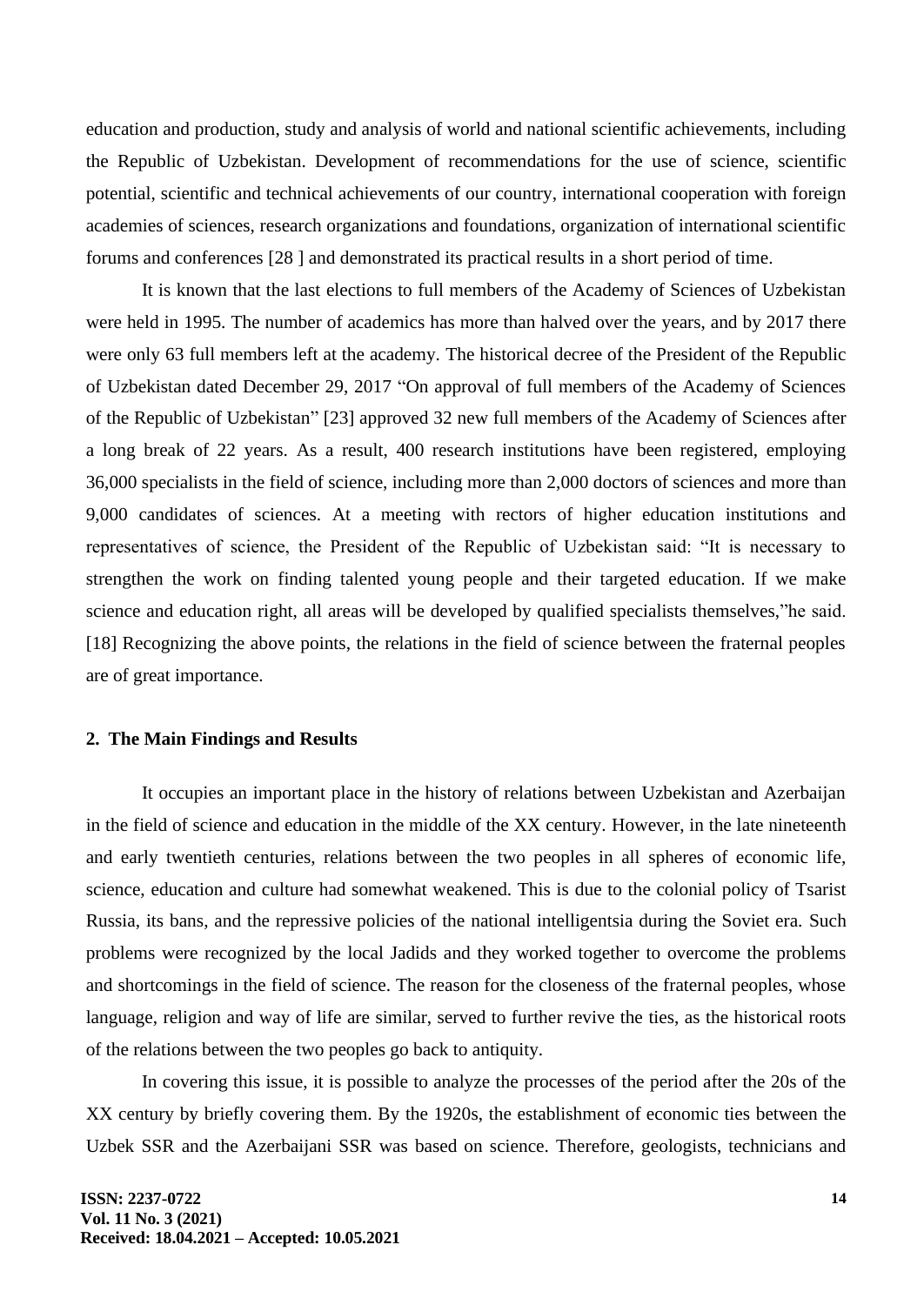qualified specialists from Azerbaijan have been sent to Uzbekistan. Among them, A.Aliskerov, G.Barkhudarov focused on the training of local staff [12], local workers were attached to oil workers, engineers, masters, and the secrets of their specialties were taught to local workers.

Given the close ties between the Azerbaijani and Turkestan intelligentsia, the Soviet government did not justify sending religious students from Baku to Moscow to study, citing religious and ideological problems. Sending local youth to Baku did not cause such problems. As a result, we can see that the number of students sent from Uzbekistan to Baku to study has been growing from year to year [24].

In 1920-1930, 95 Uzbek students were sent to study at such educational institutions as the Baku Pedagogical Institute, the Baku United Military School, the Baku Pedagogical College, and the Baku Theater College in Azerbaijan. The most famous of these students are Vahid Zohidov, cultural figures and scientists Gayratiy, Olim Khodjaev, Hamid Hakimov, Yusuf Latifov, Hadji Murad Abdullah, Hodi Zaripov and others. In particular, in the 1930s, a special boarding school for Uzbek students was established in Azerbaijan and favorable conditions were created [3]. Shuhrat, S. Rakhimovs studied at the Baku United Military School to improve their skills.

In 1925, a group of 12 Uzbek students from Uzbekistan were sent to study at the Theater College in Baku. The college has drama and opera departments, especially the opera department, which is a novelty for Turkestans. In turn, it was the first international group of Uzbek students to study at the college. In 1925, the director of the technical school, Mammadsodiq Afendiev, ensured that small roles in the Baku Theater were performed by technical school students and allowed them to watch the roles of famous actors. These efforts, in turn, have had a positive impact on the growth of student experience. After graduating from the technical school in 1927, the Baku Uzbek Studio delighted the audience with its performances in Tashkent, Samarkand, Namangan, Andijan, Bukhara, Kokand, Fergana for three months. Halima Nosirova, Nazira Alieva, Sayfi Alimov, Zuhur Kabulov, Sadulla Juraboev, Hakima Khodjaeva, Bobo Khodjaev, Qori Yakubov, Rahimberdi Bobojonov, Israil Ismailov and the new theater played a significant role in the development and progress of the Uzbek theater. We can list the names of Qori Yakubov, known as the organizers [22].

In the 1920s and 1930s, there were not only students in Baku, but also Uzbek teachers. One of the teachers of the Baku Pedagogical Institute was Khalid Said Khodjaev (1893–1937). He was born in Kokand and graduated from the Faculty of Philology of Istanbul University in 1912–1918. In the summer of 1918, he came to Azerbaijan and began teaching in Ganja. In April 1920, after the occupation of Azerbaijan by Soviet Russia, he was forced to leave for Turkestan. In 1922 he returned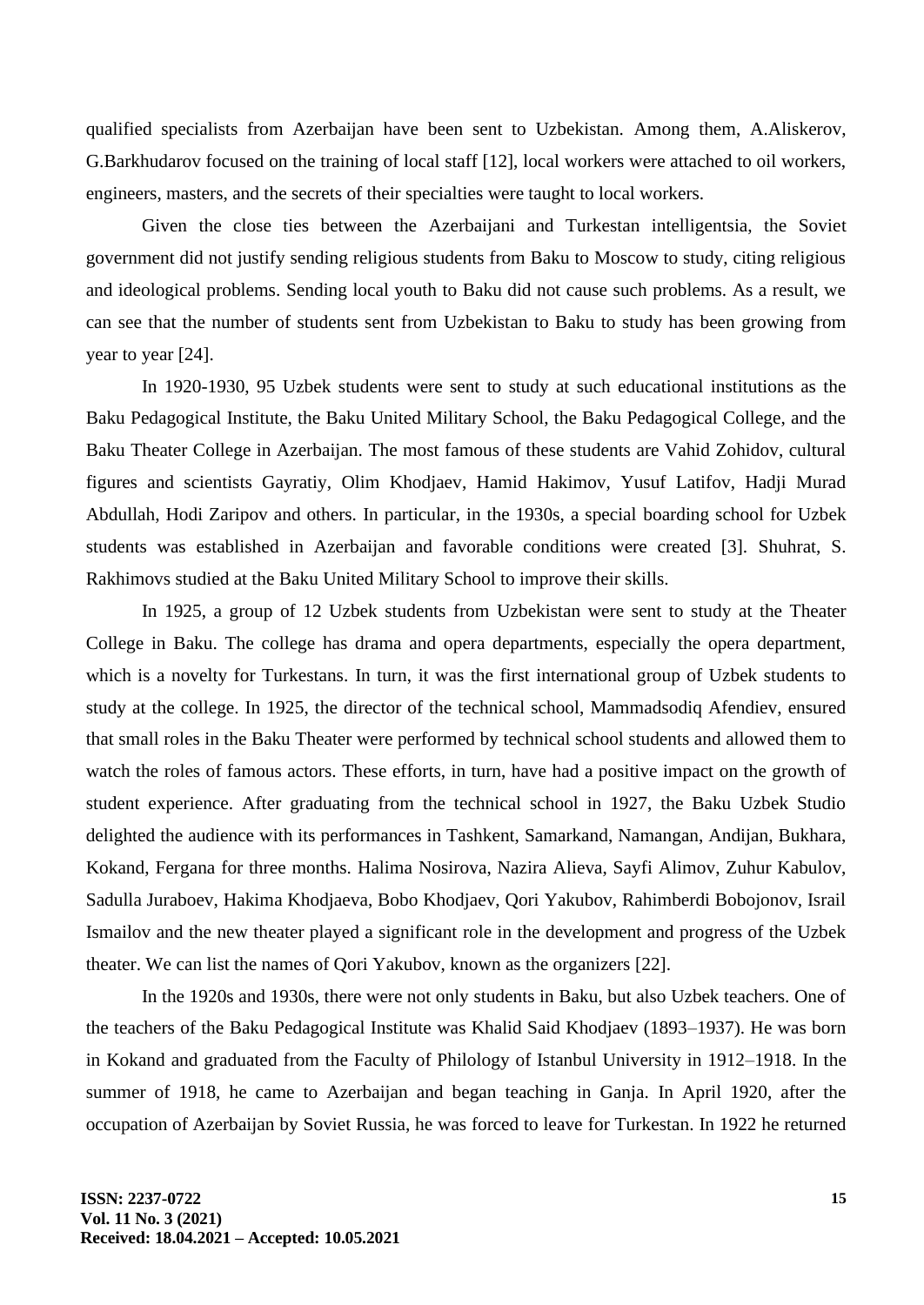to Azerbaijan and began teaching in schools in Baku. He regularly recruited Uzbek youth to study at universities in Azerbaijan and conducted a number of research projects during his career [4].

Azerbaijan is a leader in the training of oil specialists in higher education institutions, union republics and even foreign countries. 33.9% of graduates of Azerbaijani higher education institutions were distributed to other republics, including those who were sent to work in Uzbekistan. In the 1950s, oil engineers for Uzbekistan were trained at the Azizbekov Azerbaijan Industrial Institute, and excavators at the October Revolution Technical School in Baku. Due to the lack of specialists, some Azerbaijani specialists were sent to Uzbekistan, and most of them lived in our country. In particular, in 1952, more than 11,000 specialists were trained at the Azneft training course in Baku, including some students who were trained in 1951-1958 and sent to work in Uzbekistan. Special training courses for excavation masters have been organized in Azerbaijan for the sister republics [1].

In turn, until 1962, specialists for the Azerbaijani textile industry were trained in Tashkent. In particular, textile equipment was delivered from Tashkent to Azerbaijan [1,10]. This shows that the light industry in Uzbekistan is well developed. After the opening of the Faculty of Technology at the Azerbaijan Polytechnic Institute in Baku in 1962, some of the scientific and methodological manuals were delivered from Uzbekistan, which in turn provided an opportunity to train local specialists in the country.

Since September 1956, the number of Azerbaijani students studying in Uzbekistan has also increased. In particular, 3 people in the correspondence department of the Tashkent Agricultural Institute [25], 1 person in the correspondence department of the Central Asian State University [25], 35 people in the correspondence department of the Uzbek State University (Samarkand) [25], 2 people in the correspondence department of the Samarkand Agricultural Institute [25] ], 1 person in the correspondence department of the Institute of Finance and Economics [25], 2 people in the Tashkent Institute of Irrigation and Mechanization [25], 7 people in the correspondence department of the Tashkent Institute of Railway Transport [25], 50 people in the correspondence department of the Pedagogical Institute [25], Andijan State 5 people in the correspondence department of the Pedagogical Institute [25], 19 people in the correspondence department of the Fergana Pedagogical Institute [25], 6 people in the correspondence department of the Bukhara Pedagogical Institute [25], 15 people in the correspondence department of the Tashkent State Pedagogical Institute named after Nizami [25], Central Asian Polytechnic Institute 12 [25] part-time students and 21 [25] Azerbaijani students studied at the part-time department of the Tashkent Textile Institute. Based on these data, it can be concluded that in the years following World War II, there have been positive changes in the education system in Uzbekistan.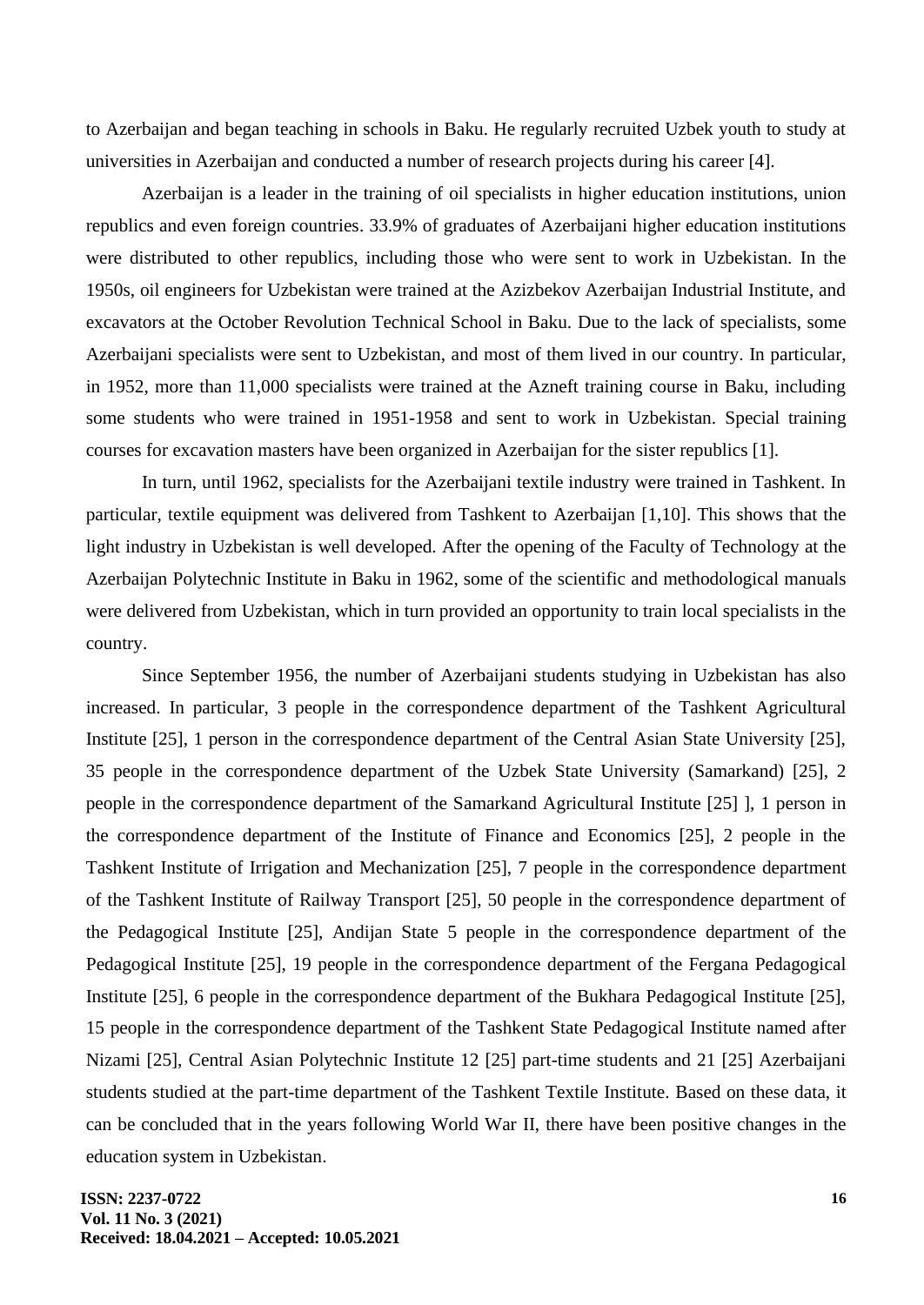In addition to education, there is a significant development of scientific relations in other areas of science. In May 1964, a number of Uzbek architects led by Doctor of Arts G.A. Pugachenkova visited Azerbaijan and got acquainted with modern architecture, the practice and skills of restoring old sculptures [11,6,7] and later used these experiences in their work.

Over the years, researchers have been exchanged and scientific works have been defended in Tashkent and Baku. In particular, Alikhan Ibragimov from Uzbekistan defended his research work in Baku, and K. Tagiev from Azerbaijan in Tashkent, and the dissertations of two researchers were related to economic issues. It is observed that such cooperation has been carried out in other areas as well.

The contribution of Azerbaijani workers in the construction of the Fergana oil refinery in 1959 was also significant. "Giperazneft" Design Institute of Azerbaijan Installation of "ELOU-AVT" equipment, gas distribution equipment in the first quarter of 1959, including not later than February 1959, the specialists of the Uzbek SSR were instructed to submit design estimates for the purchase of technical equipment, ie oil drilling equipment and pumps. This shows that Azerbaijan is a major player in the oil sector throughout the Union.

No later than the 4th quarter of 1959, the development of design estimates for construction work in 1960 and the formation of a list of equipment in April 1959, the establishment of a branch of the Design Institute "Giperazneft" at the Fergana refinery, the connection of individual plant equipment problem-solving and control over the construction of the plant [26].

We can see in the examples that a number of problems arose in the construction of the Fergana oil refinery due to the Soviet-era arbitrariness and lack of interest of workers in their own labor. The reason for the long delay in the construction of the plant in 1961 was the untimely delivery of 479 pieces of equipment and 511 pieces of oil equipment to the Fergana refinery. Shortcomings in the contracts and design estimates were not implemented as planned [27]. One of the main reasons for the emergence of such problems was the fact that the administrative command system was widespread in all spheres of society.

In 1972, the Azerbaijan Research and Design Institute for Complex Automation of Production Processes in the Oil and Chemical Industry ("Neftekhimavtomat") developed automation schemes in cooperation with the Altyntopgan Ore Plant of the Uzbek SSR and the Fergana Oil Refinery [1]. Significant shifts in this regard were evident in the 1980s, and the production process was modernized. In 1979, Andijan oil and gas workers Arkady Zverzd and Alijon Satkinov improved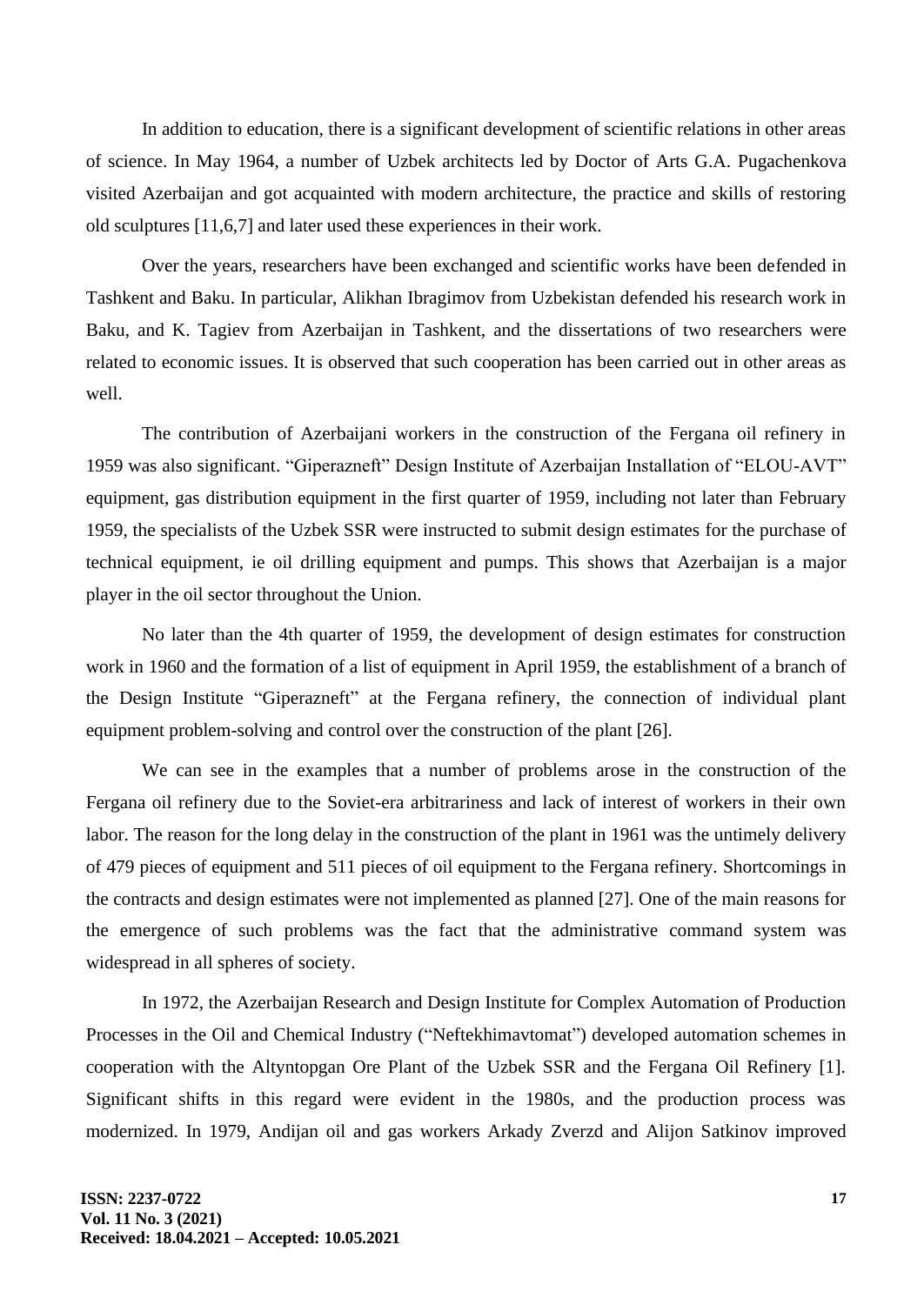their skills at the Baku oil fields. One of the main problems in the oil fields during this period was that the pump rods installed in the oil wells became brittle and broke in a short time. We acknowledge that this problem has been positively solved by the Baku oilmen in collaboration with the staff of the Azerbaijan Research Institute and the team of the L.T. Schmidt Machine-Building Plant, which means that the rods are resistant to high-frequency electricity. Arkady Zverzd and Alijon Satkinov returned from the Azerbaijan Petroleum Research Institute and the L.T. Schmidt Machine-Building Plant to study the technology of rod processing during an exchange of experience. As early as 1979, high-frequency "TVCh" equipment was imported from Leningrad and installed at the Andijan oil field. Later, Litrovenko, an employee of the Azerbaijan Petroleum Research Institute, visited Andijan and praised Alijon Satkinov's experience in processing bars. Together with the Institute of Petrochemical Processes of the Academy of Sciences of the Azerbaijan SSR, the Institute of Chemistry of the Academy of Sciences of the Uzbek SSR studied the natural properties of new deposits.

The Azerbaijan Institute of Energy Research and the Institute of Physics of the Academy of Sciences of Azerbaijan together with the Institute of Physics and Technology of the Academy of Sciences of the Uzbek SSR discussed issues such as conversion of solar energy into heat, processing of solar energy devices and established cooperation [19].

During these years, the Institute of Physics of the Academy of Sciences of the Azerbaijan SSR and the Institute of Nuclear Physics of the Uzbek SSR, the Institute of Geophysics of the Academy of Sciences of the Azerbaijan SSR and the Institute of Seismology of the Academy of Sciences of the Uzbek SSR have been working on a number of projects. The Institute of Genetics and Selection of the Academy of Sciences of the Azerbaijan SSR has established cooperation with the Experimental Institute of Plant Biology of the Academy of Sciences of Uzbekistan [20,8]. In particular, the Azerbaijan Research Veterinary Institute (ARVI) has been training scientific personnel for Uzbek livestock for years. For the first time in the world, a vaccine against listeriosis, one of the diseases of cattle, was developed jointly at that time and is still widely used in Uzbekistan [1]. The Institute of Botany of the Academy of Sciences of the Azerbaijan SSR and the Institute of Soil Science and Agrochemistry of the Academy of Sciences of the Azerbaijan SSR together with the Uzbek Research Veterinary Institute named after K.I. Skryabina (Samarkand) have developed effective methods of microbiological processing of cotton and grape waste. Scientific cooperation between these institutions is reflected in the signed agreement [15]. In 1942, the Uzbek scientist Leonid Rumshevich created the 108-F cotton variety. By 1947, due to its high yield and drought tolerance, this cotton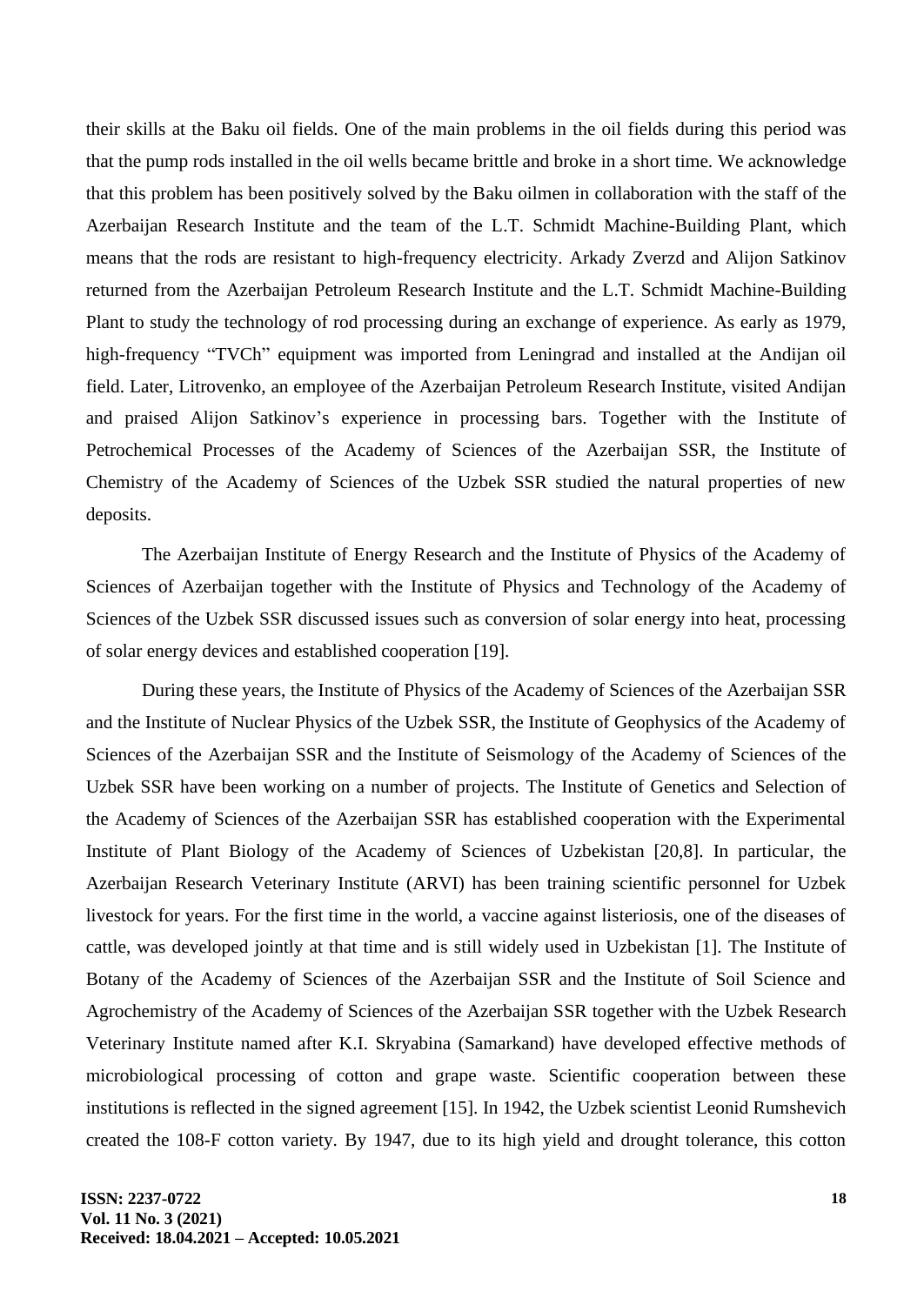variety was grown in the cotton-growing allied republics outside the country, including the Republic of Azerbaijan, and accounted for 70% of the 108-F cotton field [20].

In 1961, the Uzbek scientist B.P. Straumal created a high-tech, high-yielding variety of cotton "S-4727". This variety is grown in the cotton fields of Azerbaijan and has a high yield [30]. The results of scientific research of Uzbek scientists in the field of cotton seed have been widely used in all cotton-growing republics.

In 1977, research methods and scientific materials to increase the productivity of Santa Gertruda in animal husbandry were carried out in collaboration with the Uzbek Institute of Animal Husbandry and the Institute of Selection and Genetics of the Azerbaijan SSR. Azerbaijani experts have also been advised to increase algae [2].

We can also witness the significant achievements of Azerbaijani scientists in the field of seed production. In particular, Palladium-596 wheat was grown in Azerbaijan during this period and soon entered Uzbekistan [1]. Uzbek specialists defended their dissertations at the Institute of Zoology of the Academy of Sciences of the Azerbaijan SSR. The regular exchange of specialists between scientific institutions has made a worthy contribution to the development of science on both sides. A number of scientists conducted research in the laboratories of research institutes as part of the exchange of skills, and in the 80's organized their scientific activities on the basis of a number of joint research plans with a number of institutes [1,14].

At the initiative of the Academy of Sciences of Uzbekistan and the Academy of Agricultural Sciences of Uzbekistan, a scientific session on cotton growing was held in Tashkent on October 15- 19, 1957. The session was also attended by Azerbaijani scientists, who shared their best practices in the field of cotton picking on collective farms and farms in the Zarbdor district of Azerbaijan [14]. In the fight against grass flies, the experience of Azerbaijani scientists in attracting larvae to the cage and then destroying them has become widely used in the melon fields of Uzbekistan [8]. Another important innovation is the discovery of a mud cord by the Azerbaijan Hydrotechnical and Melioration Research Institute and glue filters by the Azerbaijan Polytechnic Institute from the innovations of Azerbaijani scientists with extensive experience in groundwater irrigation. widely used in processes [10]. Scientists from the Research Institute of Soil Science and Agrochemistry of the Academy of Sciences of the Azerbaijan SSR and the Central Asian Research Institute of Plant Protection have developed the technology of composting cotton stalks. As a result of this technology, it was able to produce 2-3 times more than before [17].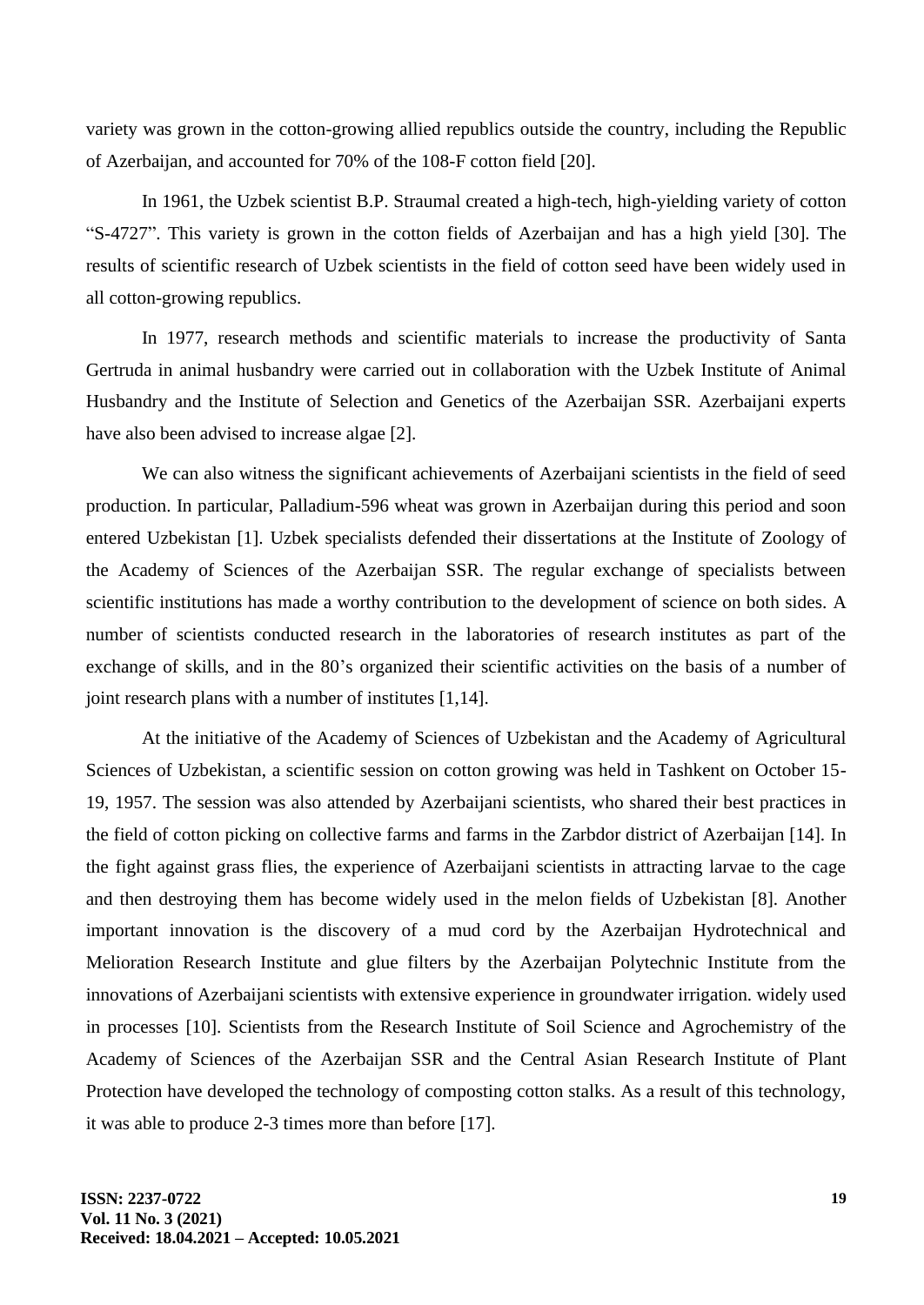#### **3. Conclusion**

In Short, it can be said that the general socio-economic lifestyle of the peoples living in the country during the Soviet era had a positive impact on strengthening the international basis of the culture of the peoples of the USSR. In this regard, the principle of "unification of peoples into a single Soviet people", the use of Russian as a "second mother tongue" for the Soviet peoples, "a means of interethnic communication" was promoted.

The continuation of scientific cooperation between the Uzbek and Azerbaijani peoples can be considered as a continuation of centuries-old cultural ties. The country has successfully overcome all obstacles in the field of science, personnel exchange, innovation in the field of science, and this period has made a significant contribution to the development of society.

During this period, the relations in the field of science have been playing a key role in the development of cultural, scientific and technical relations between the independent republics of Uzbekistan and Azerbaijan. It is a well-known fact that the foreign policy of any state affects the economic, scientific and technological development of the social life of that state. In the 40s and 80s of the twentieth century, Uzbekistan had international cooperation with a number of countries, but this did not mean that Uzbekistan could develop independently and pursue independent cooperation. The fact that the Soviet government strictly controlled the foreign activities of the Allied republics, and even controlled the cooperation between the Allied republics, naturally led Uzbekistan to keep the ties of friendship and cooperation in the same shell. Nevertheless, the historiography and historical roots of cooperation between Uzbekistan and Azerbaijan go back far into the past, which contributed to the strengthening of friendly relations between the two peoples. First of all, the issue of studying the history of socio-economic relations of Uzbekistan with the people of Azerbaijan in the past was systematically studied, thereby justifying the long-standing relations between the two peoples.

Relations between the two fraternal peoples In the second half of the 19th century, as a result of Russian military and economic efforts, Azerbaijanis were involved in mining and other activities. In the late nineteenth and early twentieth centuries, relations between the two peoples in all fields of science, education and culture led to the rapprochement of fraternal peoples, whose language, religion and way of life were similar. The reason for this is that the historical roots of relations between the two peoples go back centuries, which served to further revitalize relations.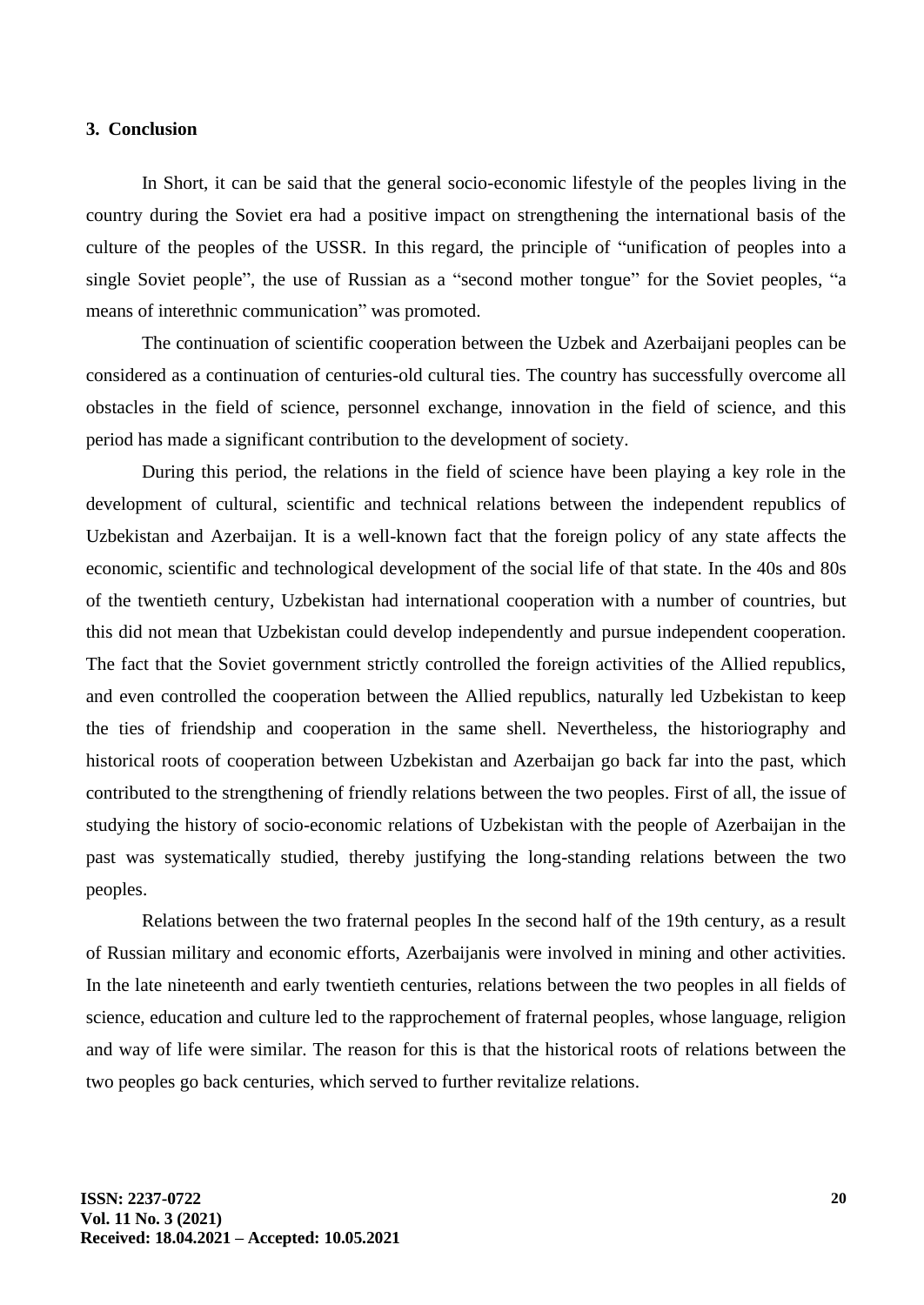#### **References**

Akhmedshina F.A. *Economic cooperation of the Azerbaijan SSR with the union republics* (1946- 1980). Baku, Elm, 1987, -p. 344.

Akmalxonov Sh. Pledge of scientific development. *Agriculture of Uzbekistan.* 1977. №2. 54-55.

Aliyev G. Commonality of themes and images of fraternal literatures. *Pages of Azerbaijani-Uzbek literary relationships. Baku: Elm,* 1983. -p. 206.

Ashnin F.D., Alpatov V.M., Nasilov D.M. Repressed Turkology. Moscow: *Oriental Literature RAS,* 2002. 94–105.

Buniyatov Z.M. Forms of land ownership, taxes and fees in the state of Khorezmshahs. *Collection: Questions of the history of the peoples of the Caucasus.* Tbilisi: Metsniereba, 1988, -pp. 147-166.

Buryakov Yu.F., Gritsina A.A. *Transoxiana on the Great Silk Road.* Samarkand-Bishkek: Saraton-Khamar, 2006, -p. 208.

Fraternal assistance to Tashkent. In the Central Committee of the Communist Party of Azerbaijan and the Council of Ministers of the Azerbaijan SSR. *"Baku Worker" newspaper,* 1966, May 22.

Jalilova V.M. Harm of grass flies to melons. *Agriculture of Uzbekistan.* 1958. - 3. 13-14.

Zalessky K.A. Stalin's empire. *Biographical encyclopedic dictionary.* Moscow: Veche, 2000, -p. 272.

Kuznetsov N.I. Groundwater - an important reserve. *Agriculture of Uzbekistan.* 1960. 5, 13.

*Chronicle of half a century. Chronicle of the cultural life of Uzbekistan (1924 - 1974).* Authorcompiler V. Tyurikov. Tashkent: Publishing house of literature and art, 1975, -p. 263.

Muzaparov Sh. On the issue of increasing the qualifications of national workers and engineering and technical personnel in the oil industry of Uzbekistan. *From the history of culture of the peoples of Uzbekistan.* Sat. articles. - Tashkent. Science, 1965. - p. 81.

Murmantseva V.S. *Women in soldier's greatcoats.* Moscow: Military Publishing, 1971. - p. 160.

Mirpolatova N.S. Joint session on cotton growing. *Agriculture of Uzbekistan.* 1957, 12. 5–8.

Mohammadhodjaev X. Fans of Fizuli's talent. *Pages of Azerbaijani-Uzbek literary relationships.*  Baku. Elm, 1983. 155-162.

Cooperation of oil workers. *Culture of Uzbekistan.* June 5, 1979.

Neklessa G. Ways of waste management. *Agriculture of Uzbekistan.* 1988. – 11. 13.

The President met with rectors of universities and representatives of science.https://uznews.uz/uz

The flourishing of Azerbaijani science - the triumph of Lenin's nationality policy. - Baku. Elm, 1982.

Selection and the fate of the crop. *Literature and art of Uzbekistan.* March 8, 1984.

Tursunov T.T. *October Revolution and Uzbek theaters.* Tashkent: Fan, 1983. -p. 39.

Uzbek Soviet theaters. Book 1 (1917-1941). Tashkent: *Science,* 1966. -p. 248.

"Decree of the President of the Republic of Uzbekistan dated December 29, 2017, PD-5293 *"On approval of full members of the Academy of Sciences of the Republic of Uzbekistan".* https://lex.uz.

History of the Uzbek SSR. Volume 4 - Tashkent. Fan, 1967. - p. 374.

MDA F-1619 of the Republic of Uzbekistan, opis-11, case - 1902, 19 pages.